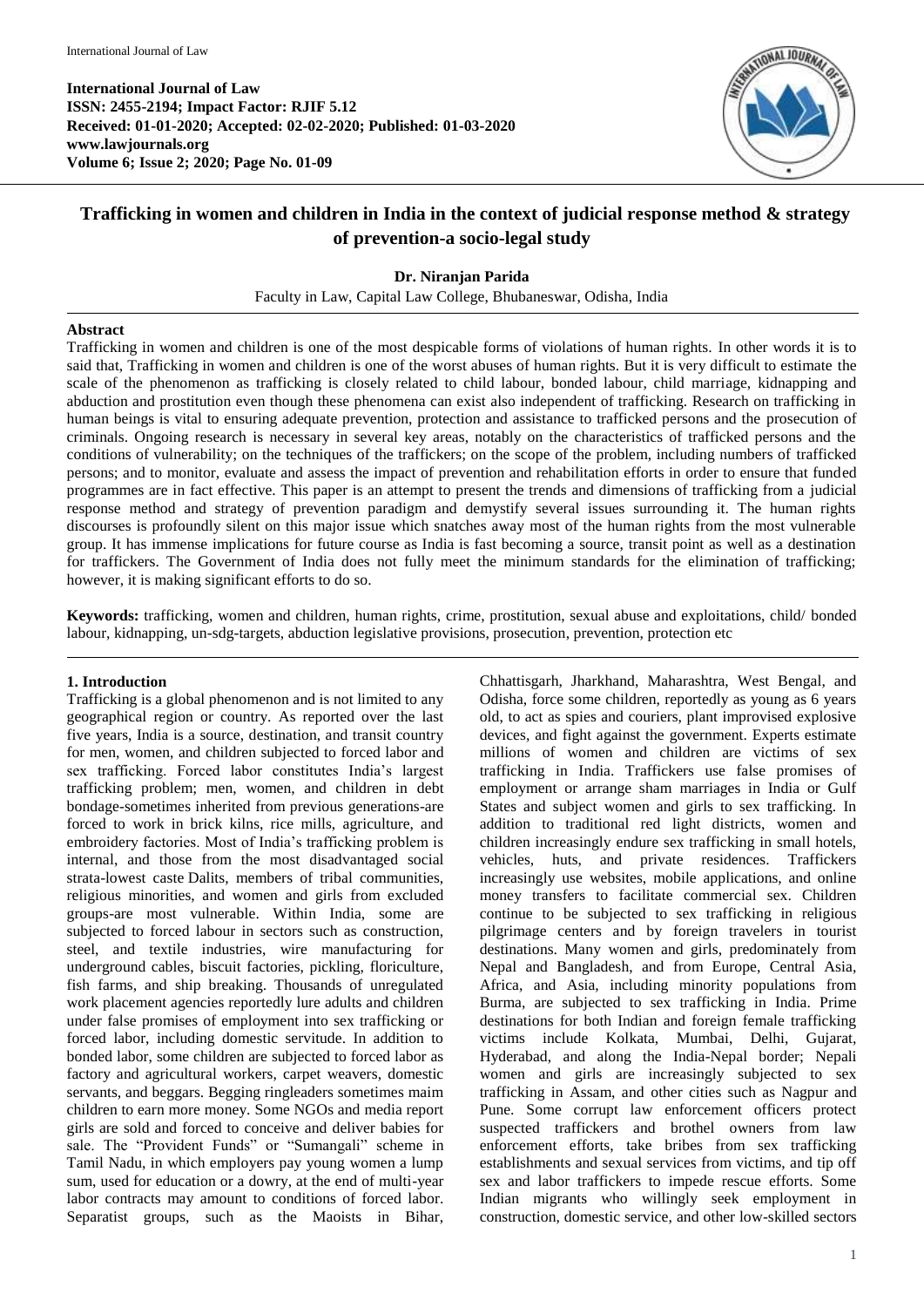in the Middle East and, to a lesser extent, other regions, face forced labor, often following recruitment fraud and exorbitant recruitment fees charged by labour brokers. Some Bangladeshi migrants are subjected to forced labour in India through recruitment fraud and debt bondage. Some Nepali, Bangladeshi, and Afghan women and girls are subjected to both labour and sex trafficking in major Indian cities. Following the 2015 Nepal earthquakes, Nepali women who transit through India are increasingly subjected to trafficking in the Middle East and Africa. Some boys from Bihar and Uttar Pradesh are subjected to forced labour in embroidery factories in Nepal. Burmese Rohingya, Sri Lankan Tamil, and other refugee populations continue to be vulnerable to forced labour in India.

# **2. Aims and Objectives of the Study**

Any study is futile without a reasonable objective. The researcher believes that the increasing dominance and widespread scope of trafficking of women and children is a very sensitive and problematic issues. The researcher opines that the strategies to combat trafficking are based solely on national competencies which are neither uniform nor universal. These discrepancies have negative implications which are corresponded by lack of effective enforcement mechanisms and a corresponding lack of political will to respond uncompromisingly to the trafficking in persons, in particular women and children

#### **3. Review of Literature and Methodology of the Study**

The research has followed qualitative method of study. In this research primarily reviewed and analyzed the related literature consisting of Reports from the Govt. of India, Official Gazette Report, Constitution and legislative provision in India, Judiciary, NGOs, and the civil society, Child and Women Welfare and publications of various organizations working in the area of trafficking, journals, reports, booklets, newsletters, and newspaper clippings etc. Hence literature review has been the principle method of data collection and primary source of data of this study. The study focuses on various Human Rights reports, UN Conventions and other international statutes. The relevant data has also been gathered from various national and international newspapers and journals. this has been an Exploratory Study which attempts to answer the researchable questions. Based on the qualitative data gathered from literature review and different themes relevant to this research, this study analyzes and concludes with relevant and applicable suggestions and recommendations. The paper is based amply on the secondary literature and primary experiences. This study comes up with the most significant recommendation of proposing to set out a Convention on Prevention of Crimes against Humanity and Proposed Recent Bill.

# **4. Identifying a Human Trafficking Victims**

- 1. Seems anxious, fearful or paranoid. Avoids eye contact.
- 2. Tearfulness or signs of depression.<br>3. Unexplained bruises or cuts or other
- Unexplained bruises or cuts or other signs of physical abuse.
- 4. Inconsistent details when telling their story.
- 5. Inability to leave their job or residence. Says they cannot schedule appointments.
- 6. Is under 18 years and providing commercial sex acts. Or at any age unwillingly providing commercial sex

acts.

- 7. Never is alone and/or always has someone translating or answering questions on their behalf.
- 8. Presents with secrecy or unable to answer questions about where they live.
- 9. Is afraid of law enforcement or receiving help from an outside entity.

#### **5. Causes of Human Trafficking**

- 1. Men for work generally migrate to major commercial cities.
- 2. To fulfill the supply all sorts of efforts are made by the suppliers like abduction etc..
- 3. The economic injustice and poverty.
- 4. Debt labour is not known much but it is illegal but prevalent in our society.
- 5. Social inequality, regional gender preference, imbalance and corruption are the other leading causes of human trafficking in India.
- 6. Parents in tribal areas send kids for better life in terms of education and safety.
- 7. Girls and women are not only trafficked for prostitution but also bought and sold like commodity in many regions of India where female ratio is less as compared to male due to female infanticide.

#### **6. Trafficking in women and children in India**

According to the Ministry of Women and Child Development, 19,223 women and children were trafficked in 2016 against 15,448, the previous year. The highest number of victims recorded in the eastern state of West Bengal.9, 104 children were trafficked last year, a 27% increase from the previous year. The National Crime Records Bureau showed that almost equal numbers of children and women were trafficked. Thousands of people, largely poor, rural women and children are lured to India's towns and cities each year by traffickers who promise good jobs, but sell them into modern day slavery. Some end up as bonded labour or domestic workers, or forced to work in small industries such as textile workshops, farming or are even pushed into brothels where they are sexually exploited. Violence against women and children has crossed all limits in the present social scenario. Human trafficking is one of crime which not only dehumanizes women and children but also a shame for society. The rising cases (reported only) of procurement of minor girls, 53 per cent in 2013 according to NCRB speak volumes of the mess women and children are in. Assam, Bihar and West Bengal has witnessed the growing movement of traffickers and trafficking. In the case of women trafficking in India, sexual exploitation is the major purpose and the girls are put into prostitution. But these days, trafficking for bride has pricked our conscience. Girls are bought as brides from the states of Kerala and West Bengal and transported to Haryana, Punjab and parts of Uttar Pradesh and Rajasthan. Girls from the poor community are selected and targeted for this form of human trafficking. It is well known that these women are treated as sexual commodity and child- producing machines. The reason for this increased surge in bride trafficking is the complete skewed sex ratio of these states which purchase women and girls as brides. M. Shafiqur Rhaman Khan, who is a Delhi- based activist working on the issues of Human Rights, focusing on prevention of Human (bride) trafficking and honour-killing in India mentions in his piece of article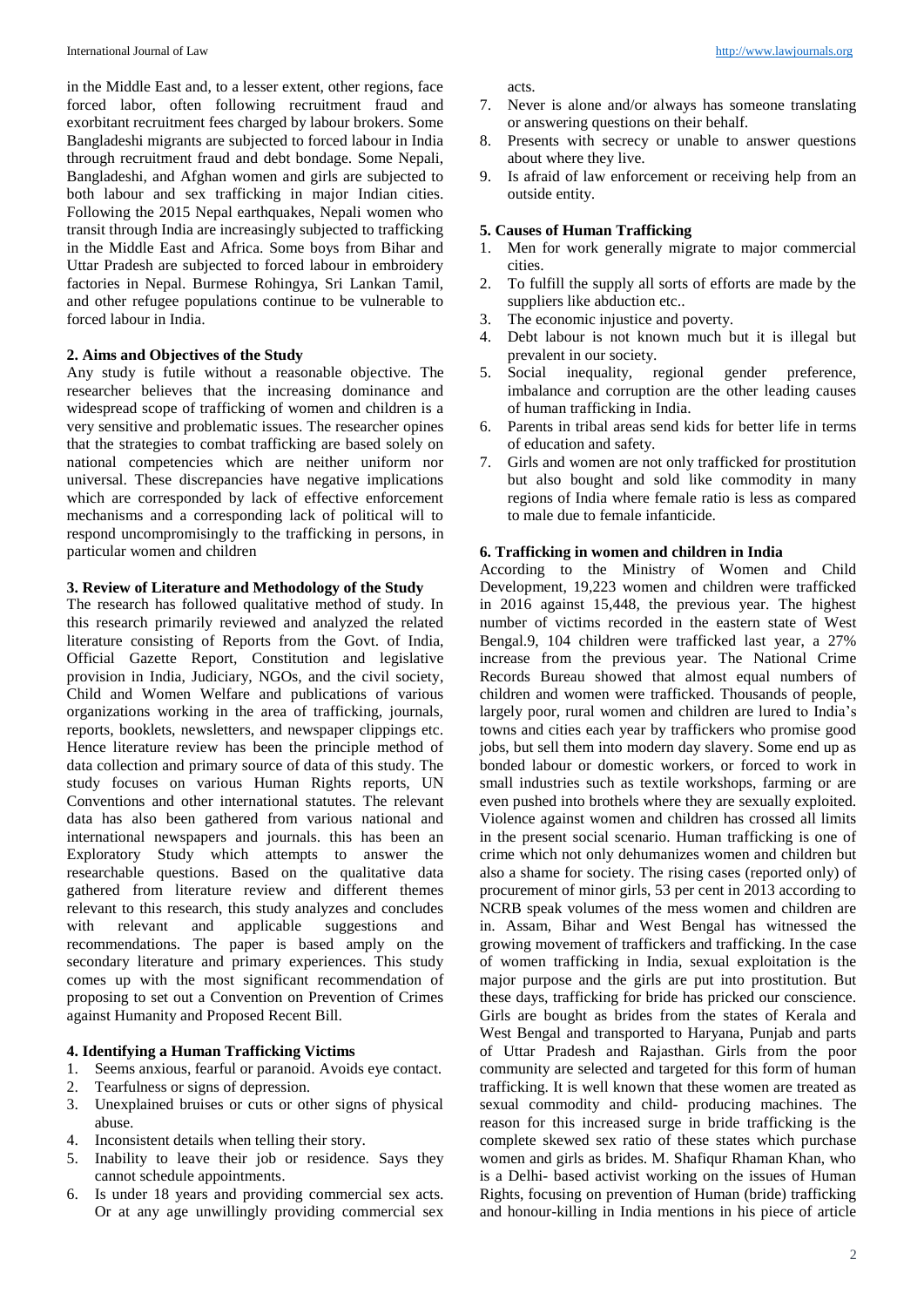that Panipat and Sonipat are the main transit points of the trade. A large number of "placement agencies" are working in this area to facilitate bride trafficking. Their main job is to bring the girls from the poverty-stricken states and supply in different parts of the state. A large number of people of Haryana works as truck drivers and also involve themselves simultaneously as network for procuring girls from the source area. This is one aspect of women trafficking where women from the poor areas are promised good job and marriage but sold for few bucks. There are many more situations like bar dancers of Mumbai where lives of thousands of women are at stake and caught in the web of trafficking. Children are the major victims of human trafficking as they protest less and can be silenced easily. According to 2010 TIP report, there are 12.3 million adults and children are in forced labour, bonded labour and forced prostitution around the world, although many see this number as less representative of the problem. They claim it to be around 27 million which gives us the idea of the grave problem of human trafficking. There are studies and strong evidences which establish that there are huge numbers of child labourers who are working in garment factories and other sectors across India. The children are easily lured away by the traffickers and brought to the destination point. All this is done by a complete network of placement agencies which supply these girls and children as domestic helps and garment factories. Also, children are trafficked as there is enormous demand for them. There are also instances of trafficking which goes with the practice of adoption and surrogacy. As the web of human trafficking traps any children, they pass on from one place to another place which is tantamount to re-victimization of the child again and again. Child trafficking continues to be divided between ministries and departments. There is a lack of coordinated effort by the stakeholders. The point is that all the institutions concerned focuses majorly on post-harm situation that is when children is already trafficked or harmed. There must be aims towards prevention. In their path-breaking study, Sen and Nair<sup>6</sup> have also studied the various aspects of traffickers. Interestingly, thirty-nine percent of traffickers viewed trafficking as social evil while forty percent of them have said that it cannot be solved. This reflects the mentality of the traffickers and can be helpful in law framing.

#### **7. Human trafficking laws and constitutional and legislative provision in India**

- 1. Trafficking in Human Beings or Persons is prohibited under the Constitution of India under Article 23 (1)
- 2. The Immoral Traffic (Prevention) Act, 1956 (ITPA) is the premier legislation for prevention of trafficking for commercial sexual exploitation, with prescribed penalty of 7 years' to life imprisonment
- 3. Sections 366(A) and 372 of the Indian Penal Code, prohibits kidnapping and selling minors into prostitution respectively. Penalties under these provisions are a maximum of 10 years' imprisonment and a fine.
- 4. Criminal Law (amendment) Act 2013 has come into force wherein Section 370 of the Indian Penal Code has been substituted with Section 370 and 370A IPC which provide for comprehensive measures to counter the menace of human.
- 5. Protection of Children from Sexual offences (POCSO)

Act, 2012, which has come into effect from 14th November, 2012 is a special law to protect children from sexual abuse and exploitation.

- 6. State Governments have also enacted specific legislations to deal with the issue. (e.g. The Punjab Prevention of Human Smuggling Act, 2012).
- 7. There are other specific legislations enacted relating to trafficking in women and children:
- 1. Bonded Labour System (Abolition) Act, 1976,
- 2. Child Labour (Prohibition and Regulation) Act, 1986,
- 3. Juvenile Justice Act.
- 4. Prohibition of Child Marriage Act, 2006,
- 5. Transplantation of Human Organs Act, 1994,
- 6. Apart from specific Sections in the IPC

#### **8. Prosecution**

The government increased law enforcement efforts, although investigations, prosecutions, and convictions remained low for the scale of human trafficking in India. Section 370 of the Indian Penal Code (IPC) prohibits slavery, servitude, and most forms of sex trafficking and prescribes penalties ranging from seven years to life imprisonment, which are sufficiently stringent and commensurate with those prescribed for other serious crimes, such as rape. Section 370 does not define the "prostitution of children" younger than age 18 as an act of human trafficking in the absence of coercive means, as required by the 2000 UN TIP Protocol, although other statutes criminalize the "prostitution of children." Section 370 criminalizes government officials' involvement in human trafficking, prescribing sentences up to life imprisonment. Bonded labor is specifically prohibited under the Scheduled Castes and Scheduled Tribes (Prevention of Atrocities) Act, which prescribes sufficiently stringent penalties of up to five years imprisonment, and the Bonded Labour System (Abolition) Act (BLSA), which prescribes penalties of up to three years imprisonment that are not sufficiently stringent. The Child Labour (Prohibition and Regulation) Act, the Juvenile Justice Act, and other provisions of the IPC prohibit many forms of forced labor; however, these provisions were unevenly enforced and their prescribed penalties are not sufficiently stringent, allowing for only fines or short prison sentences in some cases. The government frequently used the Immoral Traffic Prevention Act (ITPA) and various provisions of the IPC, which have sufficiently stringent penalties, to prosecute sex trafficking. During the reporting period, the government drafted new anti-trafficking legislation, sought public comment, and revised the draft; the bill remained under review by the Cabinet, awaiting introduction to parliament at the end of the reporting period. During the reporting period, the national crimes record bureau (NCRB) issued the 2015 Crime in India Report, the most recent law enforcement data available. In 2015, police investigated 4,203 trafficking cases, including 3,363 cases of sex trafficking, 77 cases of bonded labor, and 763 trafficking cases under article 370 where further case details were not published to clearly categorize the cases between sex or labor trafficking. This was an increase from the investigation of 3,056 trafficking cases in 2014, including 2,604 cases of sex trafficking, 46 cases of bonded labor, and 406 cases under article 370. During 2015, the government completed the prosecutions of 2,387 traffickers, including 2,180 alleged sex traffickers, 16 alleged labor traffickers, and 191 traffickers under article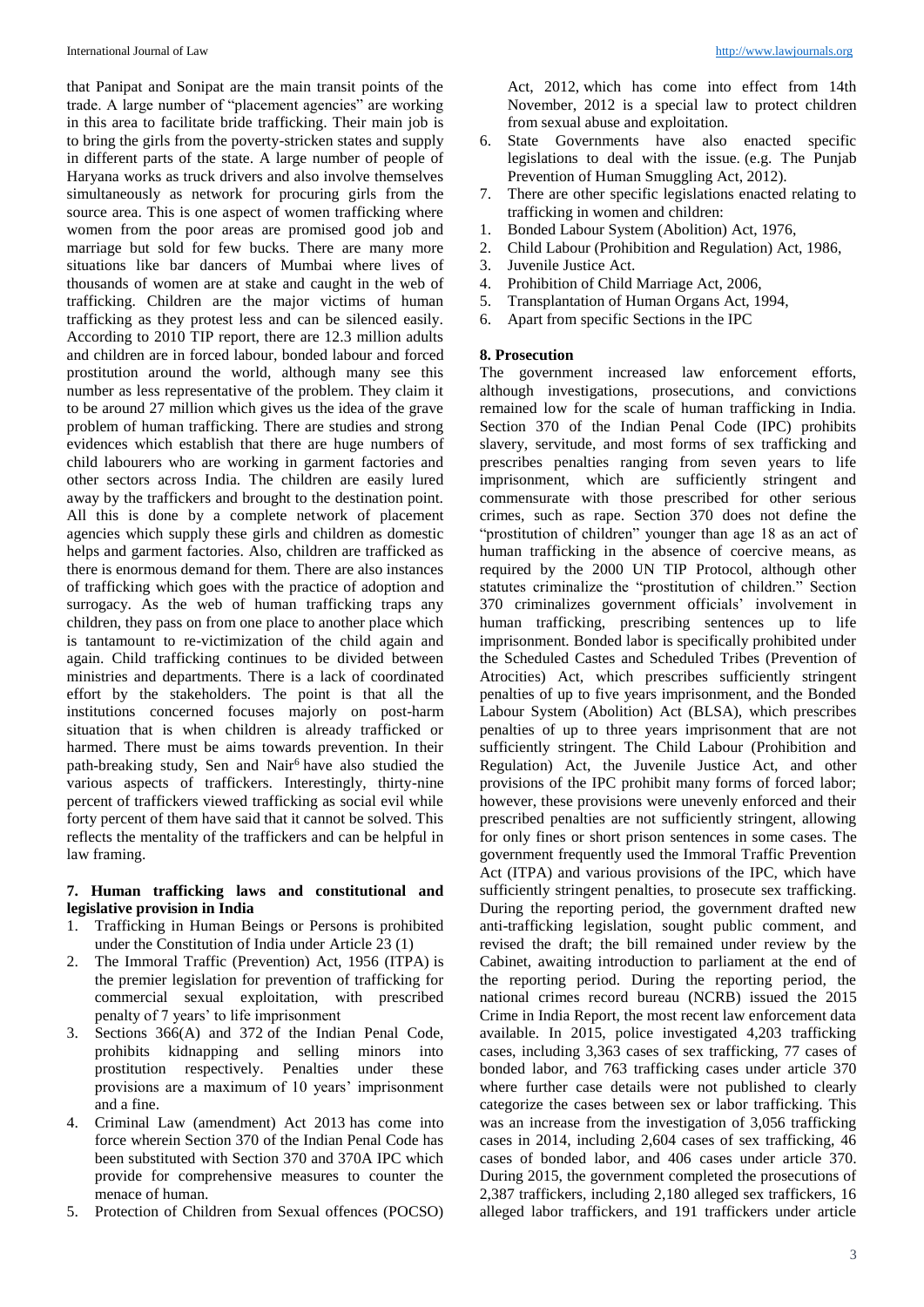370, compared with the completion of prosecution of 2,596 alleged traffickers in 2014. In 2015, courts convicted 815 traffickers and acquitted 1,556 individuals with an additional 16 persons discharged. This was an increase from 577 traffickers convicted in 2014, 1,990 persons acquitted, and 29 persons discharged. The acquittal rate decreased from 77 percent in 2014 to 65 percent in 2015. The courts' convictions under the BLSA remained notably low at only four in 2015, although bonded labor offenders may also be convicted under the Prevention of Atrocities Act and those statistics were not reported. The government did not report sentences for convictions. Indian media commented the figures reported by the NCRB did not reflect the large scale of human trafficking crimes in India, as many cases were not registered by police or were settled at the complaint stage. Inconsistent application of the law across jurisdictions, corruption among officials, and a lack of awareness or capacity in some parts of the country resulted in incidents of inaction on trafficking crimes by police and prosecutors. In December 2015, the Supreme Court directed the government to establish an organized crime investigative agency by December 2016 to investigate human trafficking cases and rescue and rehabilitate victims; the establishment of such an agency was pending the passage of the draft antitrafficking bill, although the Ministry of Home Affairs (MHA) had allocated 832 million Indian rupee (INR) (\$12.3 million) to fund the agency. AHTUs continued to serve as the primary investigative force for human trafficking crimes. At the beginning of the reporting period, of the more than 600 districts, 226 had active AHTUs; it is unknown if additional AHTUs were established during the reporting period. State and local governments partnered with NGOs and international organizations to train AHTU officers. Some NGOs reported significant cooperation with AHTUs on investigations and police referral of victims to NGOs for rehabilitation services. However, others noted some AHTUs continued to lack clear mandates, which created confusion with other district- and state-level police units and impeded their ability to proactively investigate cases. Coordination across states remained a significant challenge in cases where the alleged trafficker was located in a different state from the victim-jurisdictional barriers prevented confessions from one state being used as evidence in another. NGOs noted some police offices were overburdened, underfunded, and lacked the necessary resources, such as vehicles and computers, to combat trafficking effectively. Some police used AHTU resources and personnel for non-trafficking cases. NGOs noted prosecutors and judges did not have sufficient resources to properly prosecute and adjudicate cases.

#### **9. Protection**

The government increased efforts to protect victims. The government did not provide comprehensive information on the number of trafficking victims it identified. However, the NCRB reported the government's identification of at least 8,281victims in 2015 compared with 6,216 victims in 2014. Of the victims identified in 2015, 5,407 were subjected to sex trafficking, 426 were subjected to bonded labor, and 2,448 were victims identified in relation to a case investigation under article 370 and not further categorized into victims of sex or labor trafficking. A 2009 MHA nonbinding directive advises state officials to use SOPs for proactive victim identification and referral to protection

services; however, it is unclear if all 29 states employed such SOPs. In 2016, the Ministry of Women and Child Development (MWCD) published SOPs for cases of missing children, mandating the transfer of cases not resolved within four months to an AHTU. MWCD and MHA implemented Track Child, a system to identify missing children nationally. MWCD continued to support the national Child line hotline, an emergency phone service for children in need of assistance, including child victims of forced labor and sex trafficking. State- and district-level law enforcement continued to carry out operations to rescue and rehabilitate missing and exploited children, some of whom may have been subjected to forced labor or sex trafficking. Some state- and district-level law enforcement actively partnered with NGOs to identify, rescue, and provide rehabilitation services to victims; however, other police officers undertook rescue operations without further investigating or charging suspects. In other cases, police arrested and charged alleged traffickers, but in some cases some of the alleged traffickers posted bail and while awaiting trial purportedly intimidated witnesses and subjected new victims to trafficking. MWCD continued to fund NGO and government-run shelter and rehabilitation services for women and children through the Ujjawala program, specifically for female sex trafficking victims, and the Swadhar Greh program, for women in difficult circumstances. The central government's budget for the Ujjawala program increased from 180 million INR (\$2.65 million) in 2015-2016 to 240 million INR (\$3.54 million) in 2016-2017 and the Swadhar Greh budget increased from 500 million INR (\$7.37 million) to 900 million (\$13.3 million). NGOs continued to report the number of government shelters was insufficient and overcrowding compromised victim rehabilitation. Both government- and NGO-run shelters faced shortages of financial resources and trained personnel, particularly of counselors and medical staff. NGOs relied primarily on donor contributions to provide victim services, although some received government funds. The disbursal of government funding to NGOs was sometimes delayed for multiple years and corruption reportedly drained some resources intended for victim care. Some victims waited months for transfer from temporary "transit homes" to shelters that provide long-term care due to shortages of government funds, shelter staff, or police escorts. Child victims were placed in private shelters or in government juvenile justice homes, some of which may have housed child victims with children accused of crimes. Children largely received the same government services as adults.

#### **10. Prevention**

The government maintained overall efforts to prevent human trafficking. The government did not have a national action plan to combat trafficking; however, in January 2017, MWCD launched the national plan of action for children, which included plans to prevent and protect children from all forms of trafficking and to conduct research and analysis. The central advisory committee to combat trafficking of women and children for commercial sexual exploitation is the government's lead authority on trafficking issues; it is unknown if the committee met during the reporting period. Some state governments had state-level action plans, taskforces, and MOUs to combat trafficking. MWCD and Ministry of Railways increased the number of railway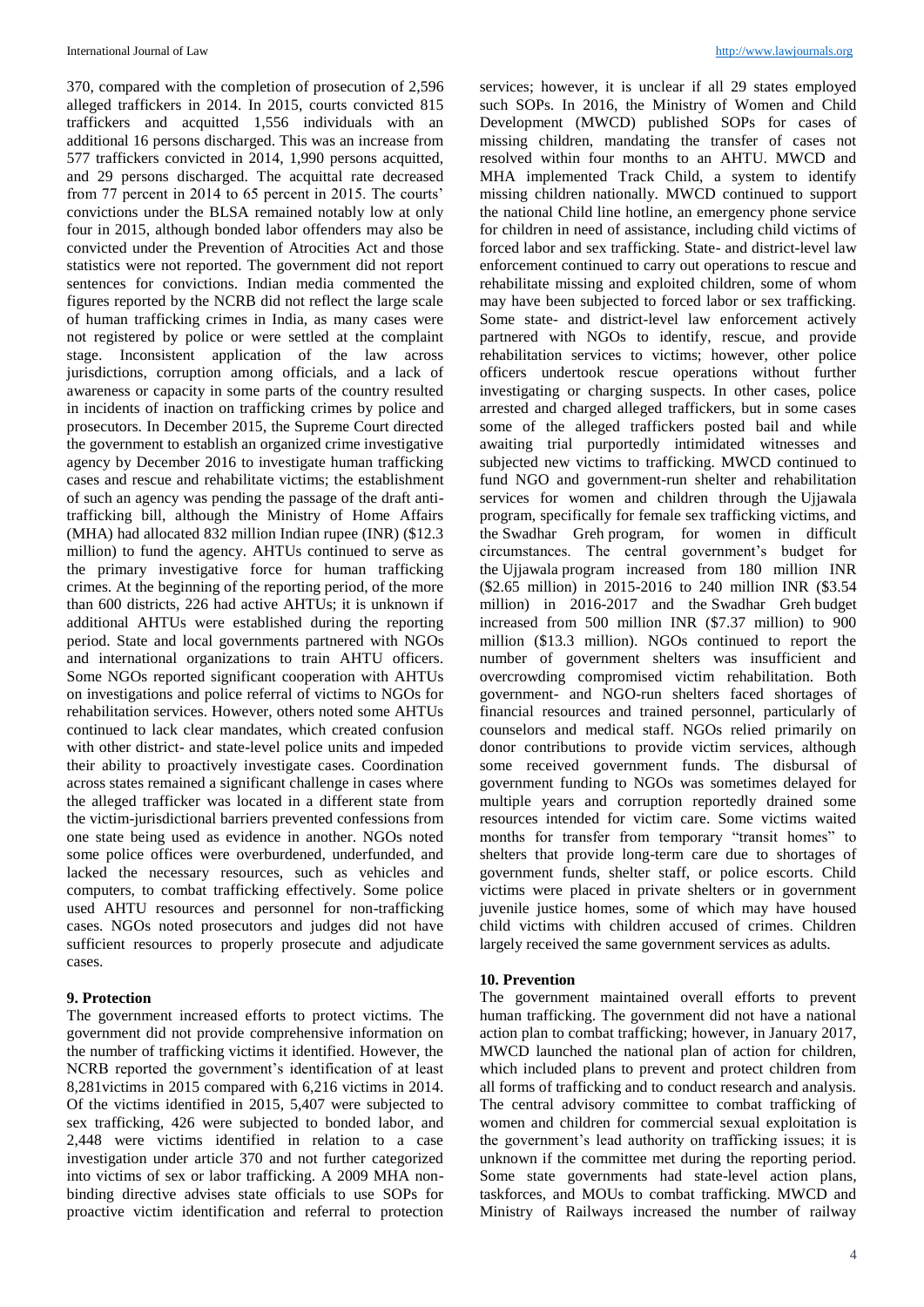stations hosting NGO staff to provide immediate support to unaccompanied children, who may be missing, abandoned, or runaways and are vulnerable to exploitation, including trafficking. In December 2016, the President launched an NGO campaign to end child labor, child trafficking, and violence against children. The government continued to publicly award civil society members for their work against human trafficking. Some state governments conducted antitrafficking awareness campaigns or made in-kind contributions to NGO-run campaigns. The government registered foreign recruitment agencies and Indian migrant workers through the e Migrate online system. MEA provided counseling and other resources to those considering migrant work at five resource centers in Chennai, Gurgaon, Hyderabad, Kochi, and Lucknow; it also administered a welfare fund in 43 Indian missions globally and provided shelter to migrants in distress in several countries in the Middle East. In October 2016, India and Bahrain signed an agreement to increase cooperation on organized crime, including human trafficking, and in January 2017, India and the United Arab Emirates signed a MOU to enhance prevention of human trafficking and the recovery and repatriation of trafficking victims. MEA funded the repatriation of Indian victims abroad through its mandatory insurance reserves, foreign employer security deposit policies, and receipts from overseas consular fees. The government permitted licensed foreign employment recruiters to charge migrant workers up to 20,000 INR (\$295) for recruitment fees and costs; however, observers stated migrant workers were frequently charged more than the maximum and obtained loans to pay the recruiters, thereby increasing their debt and vulnerability to labor exploitation. The government prohibited the role of unregulated and unregistered sub-agents; however, subagents continued to operate widely with impunity. MEA worked with the central bureau of investigation to address cases of recruitment fraud and trafficking allegations and frequently revoked recruitment licenses. Within India, some states regulated aspects of the informal labor sector, including the Jharkhand government, which passed legislation in November 2016 requiring employment placement agencies to be licensed and prohibiting recruitment fees for domestic work. In November 2016 the government began a process of demonetization, removing 500 and 1,000 INR notes (\$7.37 and \$14.75) from circulation as legal tender. Some NGOs commented sex trafficking was temporarily reduced until other forms of payment were established—some NGOs reported a resultant increase in other methods of payment including online payments. Other NGOs stated workers in the informal economy, including brick kiln workers, were at times paid in void currency notes or were not paid at all due to cash shortages-both situations subsequently increased the workers' vulnerability to debt bondage and forced labor. In February 2017, the national human rights commission held a two-day seminar on the prevalence of bonded labor and challenges to its elimination. The government provided for the reimbursement of 450,000 INR (\$6,640) per district for a census of bonded labor in its May 2016 revision of the bonded laborers rehabilitation program. Despite India being a destination for child sex tourism, the government did not report measures to reduce child sex tourism. The government also did not report efforts to reduce the demand for commercial sex acts or forced labor. The Indian military

conducted training on trafficking for its personnel before deployment on peacekeeping or similar missions. The government did not provide information about any antitrafficking training provided to its diplomatic personnel.

#### **10. Recommendations for India**

Increase prosecutions and convictions for all forms of trafficking, including forced and bonded labor, and of officials allegedly complicit in trafficking, respecting due process; establish and fully resource anti-human trafficking units (AHTUs) in all districts, including by providing additional dedicated, trained staff and by clarifying the mandate of AHTUs; develop and implement standard operating procedures (SOPs) to harmonize victim identification and referral, and train officials on their use; address jurisdictional issues in the investigation of suspected traffickers and use of testimony when trafficking crimes cross state lines; cease the penalization of trafficking victims; protect victim confidentiality and privacy, including on government-issued identification documents; develop and adopt a national action plan to combat trafficking; improve central and state government implementation of protection programs and compensation schemes to ensure trafficking victims receive benefits, release certificates, and compensation funds; take steps to eliminate all recruitment fees charged to workers; promptly disburse government funding for shelters and develop monitoring mechanisms to ensure quality of care; continue to increase the transparency of government efforts to combat trafficking and provide disaggregated data on efforts to criminally investigate, prosecute, and punish sex and labor trafficking; provide funding for states to establish fasttrack courts that deal with all forms of human trafficking; and provide anti-trafficking training or guidance for diplomatic personnel to prevent their engagement in or facilitation of trafficking crimes, and to provide personnel the tools to identify and assist trafficking victims in their work.

#### **11. Suggestive measures taken by the government of India for combat human trafficking**

- A. With a view to tackle the menace of human trafficking, Ministry of Home Affairs, Government of India has undertaken a number of measures such as:
- 1. **Administrative measures and interventions-Anti Trafficking Cell (ATC):** It was set up in the Ministry of Home Affairs (MHA) in 2006 to act as a focal point for communicating various decisions and follow up on action taken by the State Governments to combat the crime of Human Trafficking.
- 2. **Advisories:** To improve the effectiveness in tackling the crime of human trafficking and to increase the responsiveness of the law enforcement machinery, MHA has issued comprehensive advisories to all States/UTs: Ministry of Home Affairs' scheme **:** Ministry of Home Affairs under a Comprehensive Scheme strengthening law enforcement response in India against Trafficking in Persons through Training and Capacity Building has released fund for establishment of Anti Human Trafficking Units for 270 districts of the country.
- **Strengthening the capacity building:** To enhance the capacity building of law enforcement agencies and generate awareness among them, various Training of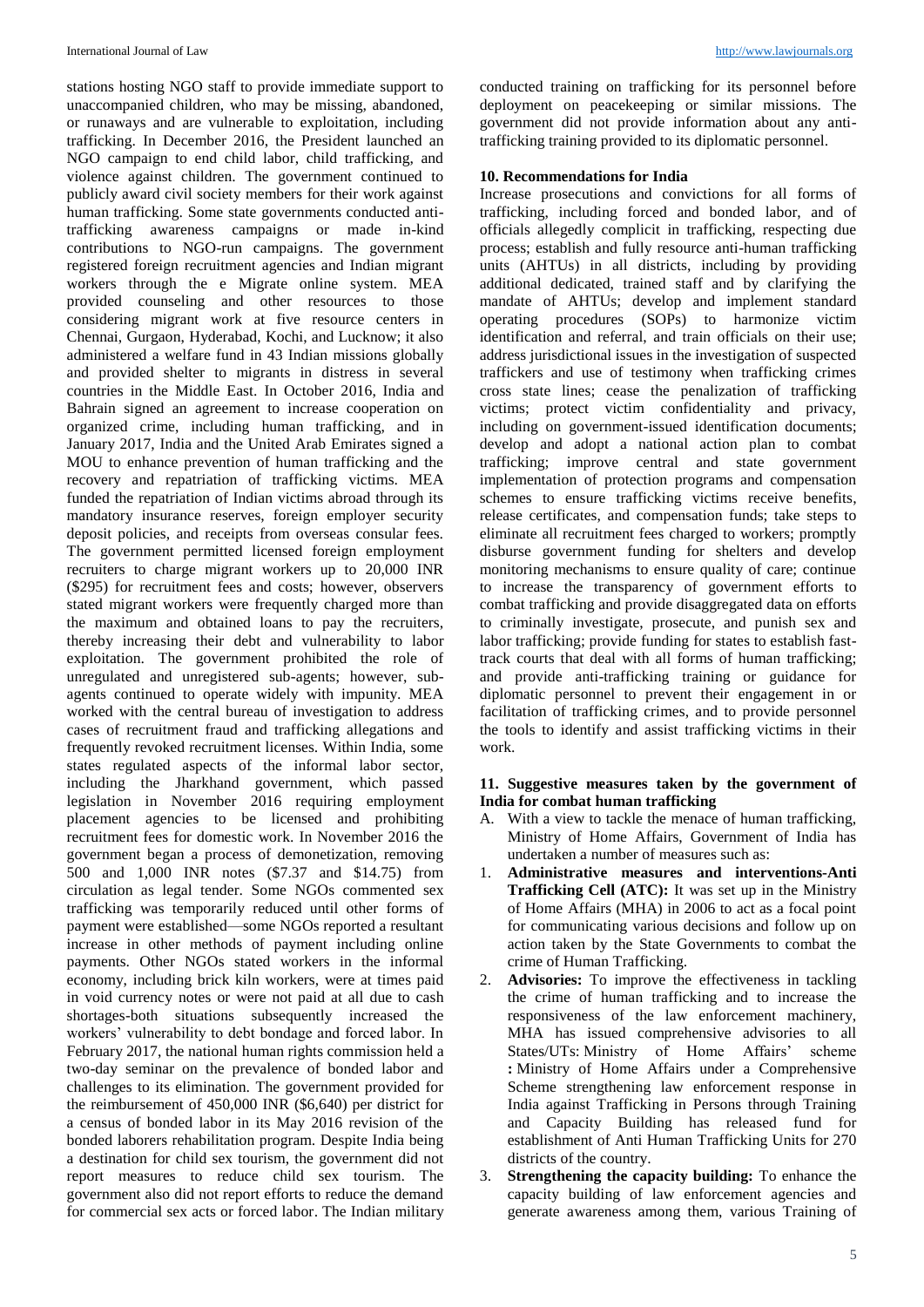Trainers (TOT) workshops on combating Trafficking in Human Beings for Police officers and for Prosecutors at Regional level, State level and District level were held throughout the country.

- 4. **Judicial Colloquium:** In order to train and sensitize the trial court judicial officers, Judicial Colloquium on human trafficking are held at the High court level with an aim to sensitize the judicial officers about the various issues concerning human trafficking and to ensure speedy court process. So far, 11Judicial Colloquiums have been held.
- 5. **The new Act:** The law could have far-reaching benefits, like curbing the informal labour industry and ensuring that fair wages are paid. The draft's unveiling has also already added to an ongoing debate on whether prostitution should be legalised. The draft also indicates a welcome move away from the antiquated, bureaucratic, and loophole-packed legislature that currently exists in India.

#### **B. The ministry of women and child development to setup national alliance against online child sexual abuse and exploitation**

The Ministry of Women & Child Development, Government of India is to form a National Alliance against Online Child Sexual Abuse and Exploitation with the aim of developing a comprehensive outreach system to engage parents, schools, communities, NGO partners and local governments (PRIs and ULBs) as well as police and lawyers<br>to ensure better implementation of the legal to ensure better implementation of the legal framework, policies, national strategies and standards in relation to child protection and child rights. In this context, the Ministry hosted a day-long consultation on 16th January 2017 with all stakeholders including Ministries of Home Affairs, Health and Family Welfare, Electronics and Information Technology, Department of School Education and Literacy, National Commission for Protection of Child Rights and civil society organisations working on the issue at Civil Services Officer's Institute (CSOI), Vinay Marg, Chana kya puri, New Delhi. Child sexual abuse is a multi-layered problem which negatively impacts children's safety, health and well-being. Research from world-wide indicates that children's exposure to violence and abuse is associated with long-term physical, psychological, and emotional harm. Child abuse is finding new forms and channels through mobile and digital technologies. Online child abuse and exploitation amplifies existing forms of offline bullying, stalking and harassment. It also facilitates the sexual exploitation of children through the production and dissemination of child sexual abuse materials and by facilitating the sexual exploitation and trafficking of children. Online abuse knows no national boundaries. Even though India has a comprehensive legal framework for protection of child rights in the form of Juvenile Justice (Care and Protection of Children) Act 2015, POCSO Act, 2012 along with RTE Act 2009 and recently amended Child Labour (Prohibition and Regulation) Amendment Act, 2106, there is limited awareness of online risks for children, both among parents and guardian and children themselves, However, to ensure protection of children from online sexual abuse, all stakeholders must work together. In this context, the National Alliance on Child Sexual Abuse and Exploitation has the following. broad objectives

Bring a common definition of child pornography

including amendment of acts (Information technology Act, POCSO Act).

- Set up a multi-member secretariat based in MWCD with a portal inclusive of a hotline for reporting and strengthening existing service delivery systems.
- Provide a platform for Government/ NGOs and other child rights activists for networking and information sharing.
- Document and showcases success stories and best practices in terms of prevention of online abuse and exploitation of children.
- Inform and educate member organisations, parents, teachers, front line service providers and children on the rights of the children and various issues related to online child abuse and exploitation.
- Provide a forum for advocacy for child rights and policy inputs based on research and studies.

#### **C. The trafficking in persons (prevention, protection and rehabilitation bill 2018**

It seeks to provide the first step towards a comprehensive solution to trafficking in persons in India, that goes beyond it criminal isation. Trafficking is one of the fastest growing organised crimes in India. The Crime India Report 2016 by the National Crime Records Bureau reported that in the year 2016 15,379 victims were trafficked and 23117victims of trafficking were rescued (this includes persons trafficked in previous year) forced in to various forms of exploitation. It is imperative to mention that there were cases of trafficking of transgenders which clearly implies that offence of trafficking is not limited to a particular class or gender. Moreover 1,11,569 children were reported missing in the year 2016, that are presumed to have been trafficked or abducted for exploitative purposes Out of which 55944 (including previous year data) were recovered raising a 1 serious concern on the existing law enforcement mechanism. apart from criminalizing the offence of trafficking under various heads of offences it is also necessary to look at the aspect of preventive measures; rescue procedures; timely relief, repatriation, disposal of cases and rehabilitation of the victims. It is response to these glaring questions that the Trafficking of Persons (Prevention, Protection and Rehabilitation Bill, 2018 was passed by the Union Cabinet on 28th February, 2018.

#### **Why is the trafficking of persons (prevention, protection and rehabilitation bill 2018 needed?**

The current legislative framework provides solely for the criminal isation of trafficking under Section 370 of the Indian Penal Code 1860. Mere criminal isation fails to address the complex nature of trafficking or the challenges faced by its victims and hence is not adequate to for the eliminate trafficking. The organised nature of human trafficking calls for an equally organised and holistic response to prevent trafficking, protection of victim and witnesses, rehabilitation and repatriation of victims. The current response mechanisms while focusing on prosecution of offenders, fails to recognize the need for safeguarding survivors. This paper briefly explains the existing gaps in the legal and institutional to combat trafficking, and how the proposed Bill aims to overcome these gaps (Annexed in tabular form):

**1. Prevention of trafficking in persons:** Gaps in current framework: Prevention efforts are currently sporadic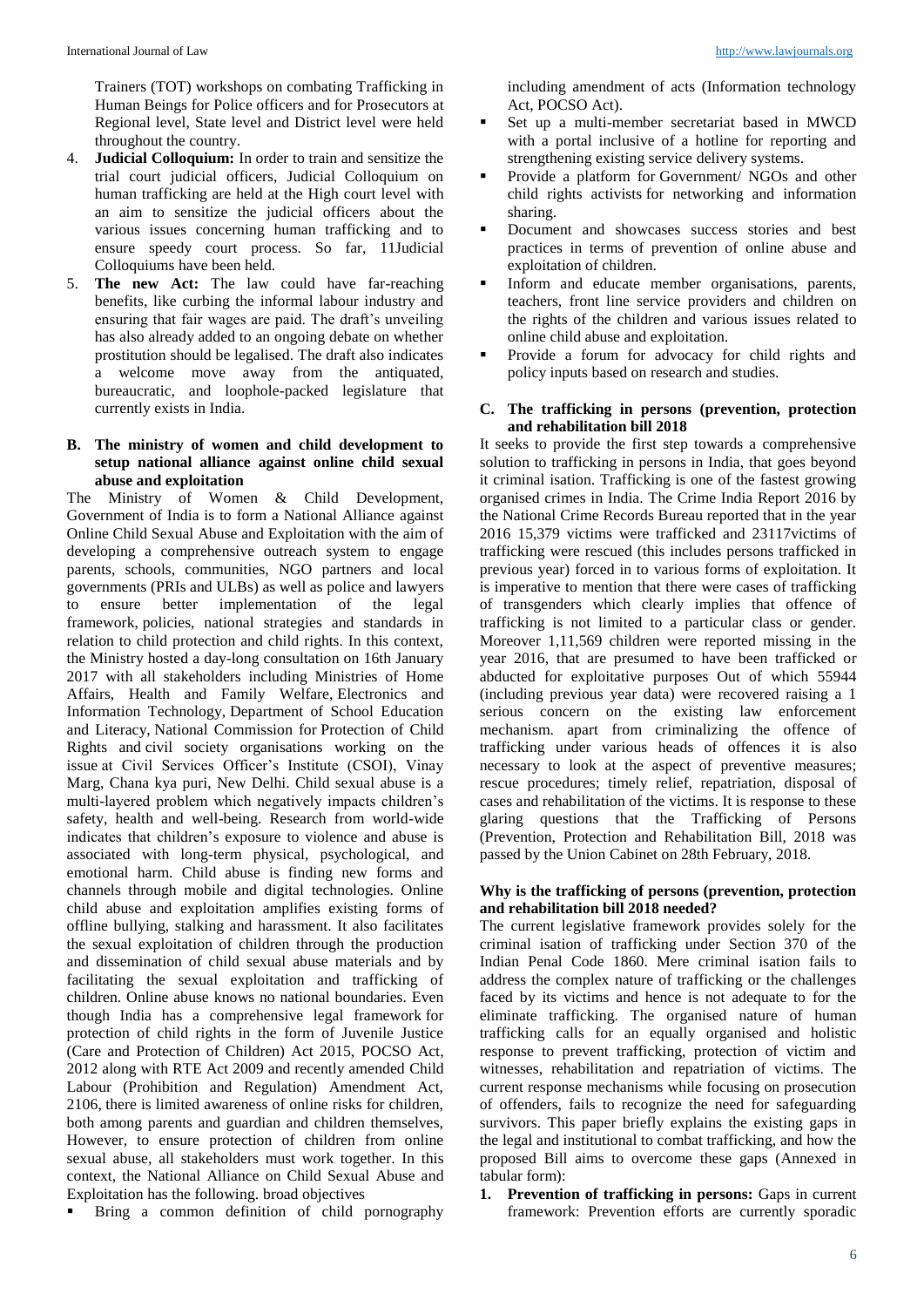and arbitrary, with no dedicated and accountable infrastructure for this purpose. The absence of a fortified and institutionalized safety net pushes vulnerable individuals into being trafficked into various forms of exploitation.

**Proposed framework:** The Bill sets up State and District Anti-Trafficking Committees for Anti-Trafficking Committees for institutionalized, organised and coordinated preventive strategy. This will build an institutional safety net of prevention around vulnerable populations especially women and children.

# **2. Protection of victims of trafficking**

**Gaps in current framework:** If individuals fall through the safety net of prevention, they are met with an uncoordinated and unaccountable law enforcement mechanism that is unfit for dealing with the multifarious nature of the crime. Lack of effective institutions, processes and personnel has led to ineffective rescue and withdrawal procedure for victims of trafficking.

**Proposed framework:** The Bill proposed to-

- 1. Adopt an Organised Crime Approach by establishing the 'National Anti-Trafficking Bureau' (NATB)' with state and district level bodies for the purpose of coordinating and monitoring efforts of prevention, investigation, prosecution and international coordination. State NodalOfficers, and State and District Police Officers will permeate this mandate at lower levels of enforcement.
- 2. Achieve inter-state and international cooperation and convergence to address the transnational nature of the crime. This will help break the economic, political and criminal nexus employed for proliferation of borders.
- 3. Protect the identity of and prevents disclosure of identity victims, witnesses and complainants.
- 4. Set up Anti-Trafficking Police Officers, Anti-Trafficking Units and District-level task forces to conduct rescue operation as per standardized procedure to be enshrined in rules.

### **3. Prosecution of offenders**

**Gaps in current framework:** The current rate of completion of investigation In cases of human trafficking in 46%, while the rate of disposal of cases by court is about 24%. The overwhelming pendency for such cases demonstrates that the existing prosecution mechanism has failed to provide timely justice to survivors or create deterrence against the perpetrators.

**Proposed framework:** The Bill proposes to-

- 1. Set up designated courts with special public prosecutors, and mandates the completion of trial within one year.
- 2. Expand the scope of the crime and disaggregate the offence of trafficking with increased punishment and fine.
- 3. Achieve economic deterrence by providing for seizure and attachment of property that is used for the commission of trafficking.
- 4. Freeze the accounts in some cases and proceeds of same to be remitted to the Rehabilitation Fund.
- 5. Provide for in-camera trial and trial via video conferencing.
- 6. Place the burden of proof on the perpetrator keeping in view the vulnerability and psychological disadvantage

of victims of trafficking in the trial process.

### **4. Rehabilitation of survivors**

Gaps in current framework: Rehabilitation of trafficking survivors remains the most persistent challenge within its current legislative framework. In the absence of holistic statutory rehabilitation that addresses their specific needs and vulnerabilities, victims lack the motivation or assurance of stepping out of an exploitative environment with the option of an alternate life. Current schemes in this regard are few and inadequate.

**Proposed framework:** The Bill proposes to

- 1. The Bill provides survivors with a right to rehabilitation. This is achieved through National, State and District Anti-Trafficking Committees that will be responsible for extending and monitoring the social, psychological and economic and rehabilitation of survivors of trafficking.
- 2. Registered Protection and Rehabilitation Homes will provide long term and short term rehabilitation.
- 3. A dedicated Central Rehabilitation Fund, supplemented by the State, will provide survivors with entrepreneurial support, skill development training or vocational training, legal assistance, victim and witness protection and other welfare and empowerment initiatives for survivors.
- 4. Detach contingency of relief and rehabilitation of survivors will no upon the status of prosecution.
- 5. Provide time-bound repatriation of the victims within three months for inter-State repatriation, and within six months in case of cross border repatriation.
- 6. Provide for interim relief to the victim within thirty days of reporting of crime.

### **Why does the trafficking of persons (prevention, protection and rehabilitation bill, 2018 need to be passed?**

### **1. Protection of survivors of trafficking**

Thousands of children, women, men and transgender are being trafficked into slavery, forced labour and prostitution on a daily basis. There is an urgent need to set up a mechanism for a survivor-centric legal framework which allows victims to be rescued and rehabilitated. Additionally, there have been large-scale efforts on part of the government and civil society to increase awareness in communities to recognize and report crime. This has measurably increased the prosecution. This massive increase in public reporting and prosecution will only convert into welfare for vulnerable communities and survivors when it is institutionalized with preventive as well as rehabilitative infrastructure and processes. This calls for urgent legislative action, as survivors of trafficking cannot wait.

# **2. Compliance to international standards support anti trafficking bill**

The UN Sustainable Development Goal 8.7 asks all nations to 'Take immediate and effective measures to eradicate forced labour, end modern slavery and human trafficking and secure the prohibition and elimination of the worst forms of child labour, including recruitment and use of child soldiers, and by 2025 end child labour in all its forms.' If India hopes to achieve this target and set international standards for effective eradication of forced labour, end modern slavery and human trafficking, it must formulate a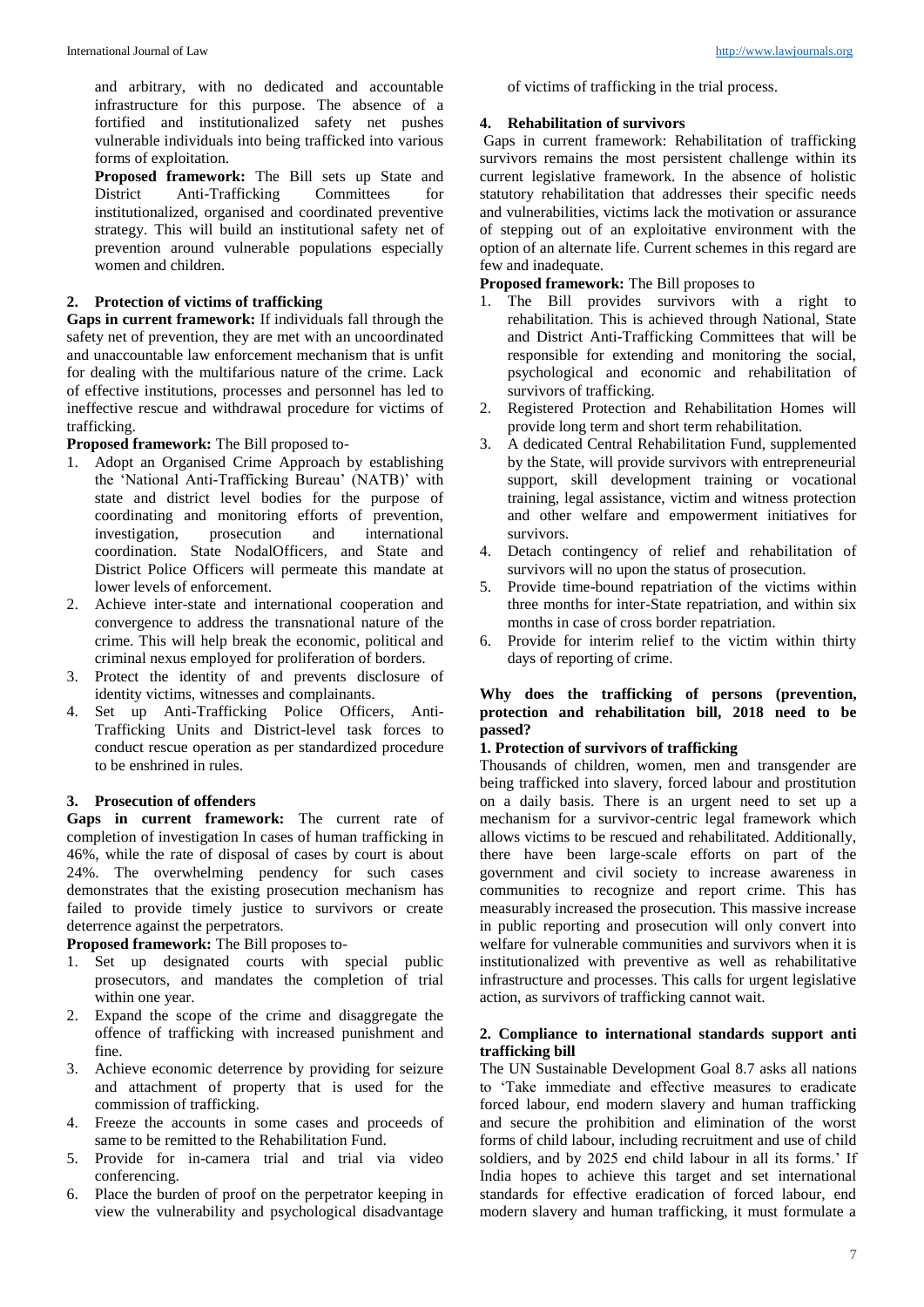more robust and organised strategy to do so. This proposed legislation will, like every other legislation should evolve over time to keep up with a dynamic crime; but as the first step in this direction it is necessary to pass this legislation with utmost urgency. India has also ratified the Optional Protocol to Prevent, Suppress and Punish Trafficking in Persons, Especially Women and Children supplementing the United Nations Convention against Transnational Organised Crime (UNTOC).Let us stand together against trafficking and fullfil India's commitment to SDG 8.7 to eradicate human trafficking.

### **3. The UN convention on SDG action agenda against trafficking in human beings**

Is a ground-breaking and comprehensive instrument which is of relevance notably to achieving SDG target 5.2 of Goal 5, target 8.7 of Goal 8 and target 16.2 of Goal 16. While building on existing international instruments, the Convention goes beyond the minimum standards agreed upon in them and strengthens the protection afforded to victims. The Convention has a comprehensive scope of application, encompassing all forms of trafficking and taking in all persons who are victims of trafficking (women, men or children). The Convention makes particular reference to children's vulnerability in trafficking and requires States to take special account of their need for special protection and assistance.

### **4. Augmentation of India's economic growth and development**

The growth trajectory of India is driven by the liberalization of its markets, trade and industry. The Indian growth trajectory, however, remains constrained by the slavery of the people. Human trafficking thrives in all parts of the country, with innumerable children, women, men and transgender being bought and sold for the purpose of economic, physical and sexual exploitation every year. Our current instruments for combatting this have proven gravely insufficient in this regard. India is aiming to emerge as global economic power. However, this global economic leadership cannot lie on the foundation of corruption and black money that drives trafficking of persons. A well-paid and regulated workforce in line with international standards multiplies trade and economic growth manifold. There is an urgent need to dedicate greater funds and resources for the prevention of trafficking, in line with the expected returns.

# **12. Status of women and child development under SDGs of UN**

The SDGs are a comprehensive list of 17 Global Goals and 169 associated targets, which integrate economic, social and environmental dimensions of development. The SDGs were adopted by 193 countries including India at the UN Sustainable Development Summit in September 2015 which came into effect on 1st January 2016 and are to be achieved by end of 2030. The Ministry of Statistics and Programme Implementation (Mo SPI) has developed a National Indicator Framework (NIF) consisting of 306 country specific indicators in consultation with various Ministries for monitoring of progress on the SDGs. Mo SPI has prepared the Baseline Report of NIF to assess the present status of SDGs which includes the status of women and child development in the country. The SDGs are addressed in the national development agenda of the Government of

India which are being implemented through various development schemes/programmes. NITI Aayog has done the mapping of all the SDGs and associated targets with the Central Ministries, Centrally Sponsored and Central Sector Schemes as well as major government initiatives. Central Ministries are striving to achieve the SDG targets by 2030 through the implementation of different development schemes in collaboration with the State Governments and Union Territories. Ministry of Women and Child Development has taken several efforts through policy implementation and schematic interventions in this direction. Major schemes of the Ministry are as follows:

- 1. Anganwadi Services Scheme is a unique programme for early childhood care and development. It offers a package of six services, *viz*. Supplementary Nutrition, Pre-School Non-Formal Education, Nutrition and Health Education, Immunization, Health Check-Up and Referral Services. The beneficiaries under the Scheme are children in the age group of 0-6 years, pregnant women and lactating mothers.
- 2. Poshan Abhiyaan (National Nutrition Mission) targets to reduce the level of stunting, under-nutrition, anemia and low birth weight babies by reducing malnutrition/under nutrition, anemia among young children as also, focus on adolescent girls, pregnant women and lactating mothers.<br>Pradhan Mantri
- 3. Pradhan Mantri Matru Vandana Yojana (PMMVY) scheme provides cash incentive amounting to Rs. 5,000 in three instalments directly to the Bank/Post Office Account of Pregnant Women and Lactating Mother (PW&LM) in DBT Mode during pregnancy and lactation in response to individual fulfilling specific conditions.
- 4. Scheme for Adolescent Girls aims at out of school girls in the age group 11-14, to empower and improve their social status through nutrition, life skills and home skills. The scheme has nutritional and non-nutritional components which include nutrition, iron and folic acid supplementation, health checkup and referral service, nutrition and health education mainstreaming out of school girls to join formal schooling, bridge course/ skill training, life skill education, home management etc, counseling/ guidance on accessing public services.
- 5. National Creche Scheme provides day care facilities to children of age group of 6 months to 6 years of working women. The facilities are provided for seven and half hours a day for 26 days in a month. Children are provided with supplementary nutrition, early childcare education, and health and sleeping facilities.
- 6. Child Protection Services Scheme aims to contribute to the improvement in the well-being of children in difficult circumstances, as well as, reduction of vulnerabilities to situation and actions that leads to abuse, neglect, exploitation, abandonment and separation of children from parent. The Scheme aims to spread awareness regarding the ways and means to prevent all children from child abuse of any kind including child sexual abuse.
- 7. Mahila Shakti Kendra scheme empowers rural women through community participation by involvement of Student Volunteers. The scheme is envisaged to work at various levels. At the national and state level, technical support to the respective government on issues related to women is provided.